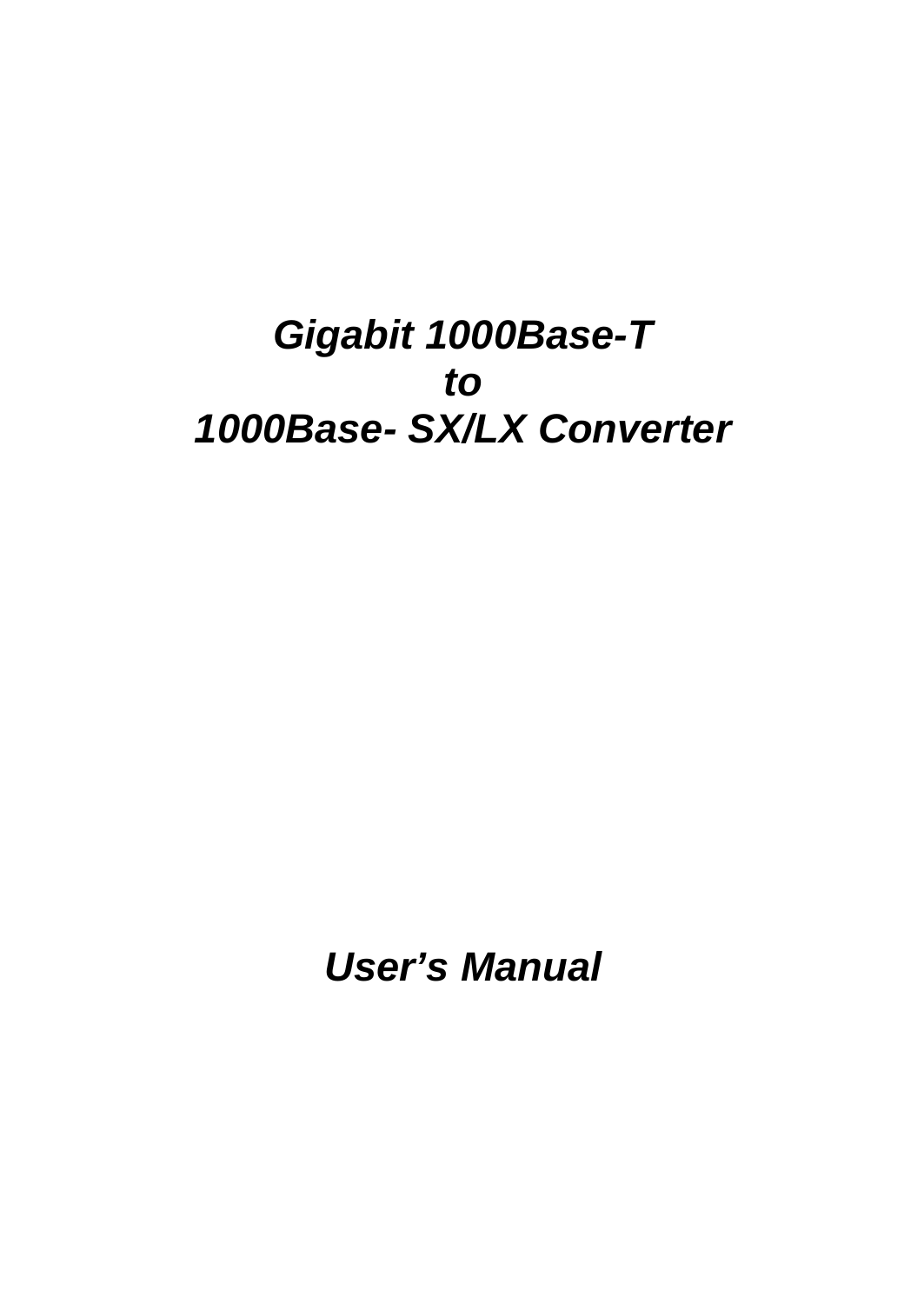#### **COPYRIGHT**

All rights reserved. No part of this publication may be reproduced, stored in a retrieval system, or transmitted in any form or by any means, whether electronic, mechanical, photo copying, recording or otherwise. without the prior written permission of the publisher.

#### **FCC WARNING**

This equipment has been tested and found to comply with the limits for class A device, pursuant to part 15 of FCC rules. These limits are designed to provide reasonable protection against harmful interference in a commercial installation. This equipment generates, uses and can radiate radio frequency energy and, if not installed and used in accordance with the instructions, may cause harmful interference to radio communication. Operation of this equipment in a residential area is likely to cause harmful interference, in which case, the user will be required to correct the interference at the user's own expense.

## **CE**

This is a Class A product. In a domestic environment, this product may cause radio interference in which case the user may be required to take adequate measures.

CE

Take special note to read and understand all content given in the warning boxes



# *Table of Contents*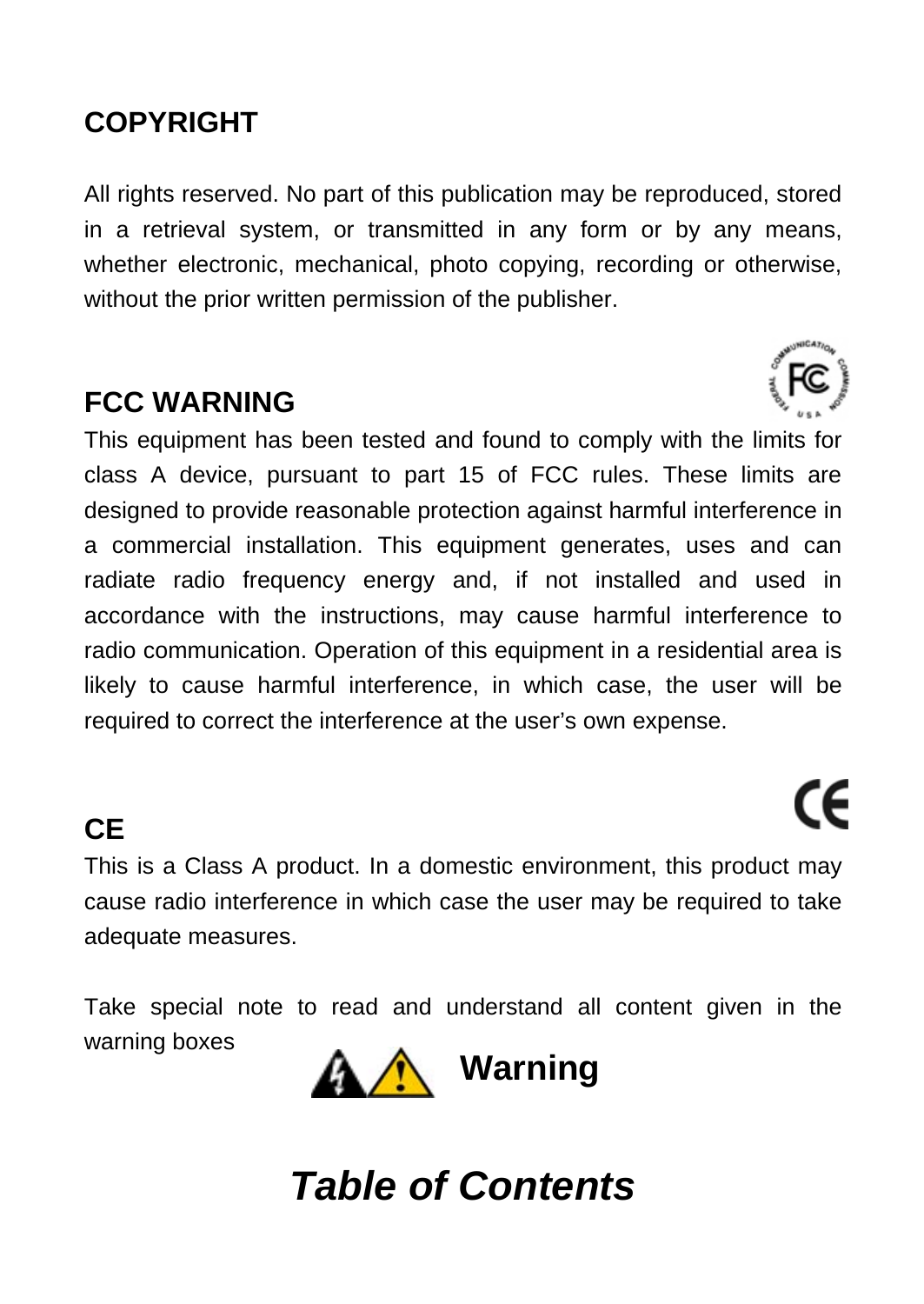| Rear view of Chassis and specifications22 |  |
|-------------------------------------------|--|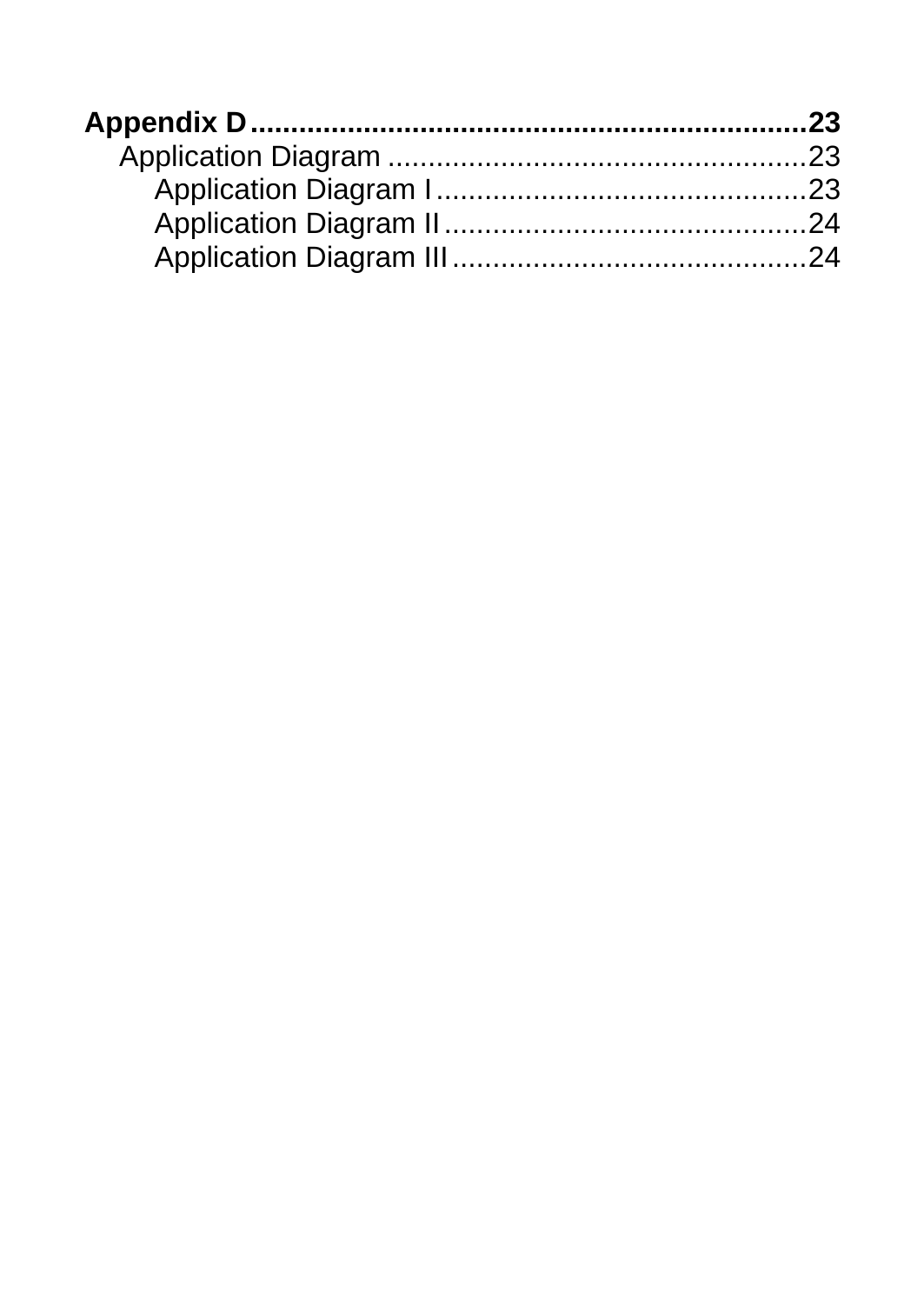# *1 Introduction*

## <span id="page-4-0"></span>**About This Guide**

## **Welcome**

Thank you for choosing 1000Base-T to 1000Base-SX/LX Converter. This device integrates Fast Ethernet copper and fiber segments in a highly flexible package.

### **Purpose**

This guide discusses how to install and configure your 1000Base-T to 1000Base-SX/LX Media Converter.

### **Terms/Usage**

In this guide, the term "Converter" (first letter upper case) refers to your 1000Base-T to 1000Base-SX/LX Converter, and "converter" (first letter lower case) refers to other converters.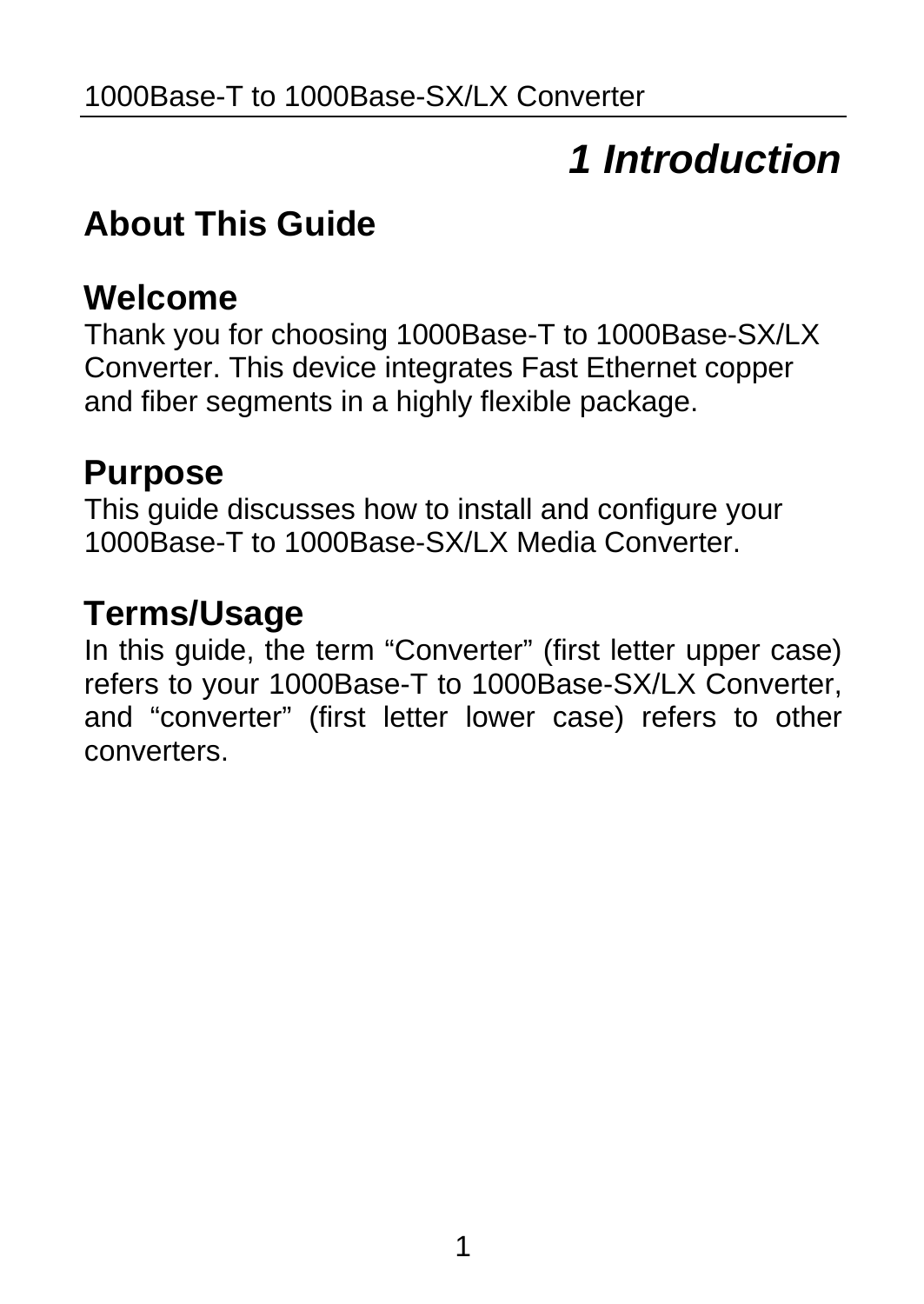## <span id="page-5-0"></span>**Features**

- Complies with IEEE 802.3ab 1000Base-T and 802.3z 1000Base-SX/LX standard
- Optional SC or WDM fiber connectors
- Auto MDI/MDI-X selection for RJ-45 port connection
- Auto polarity correction for RJ-45 Port
- Low power consumption
- Support SC fiber connector for both multi-mode and single mode operations
- Extend fiber distance up to 220m (726 feet) for multimode, 10km (33000 feet) for regular single mode, and 80km (231000 feet) for long haul single mode fiber
- NWay setting slide switch
- LEDs for quick and easy device status
- External power supply. Used with Mini Converter Chassis Allows Internal Power Supply Configuration
- FCC Class A & CE approved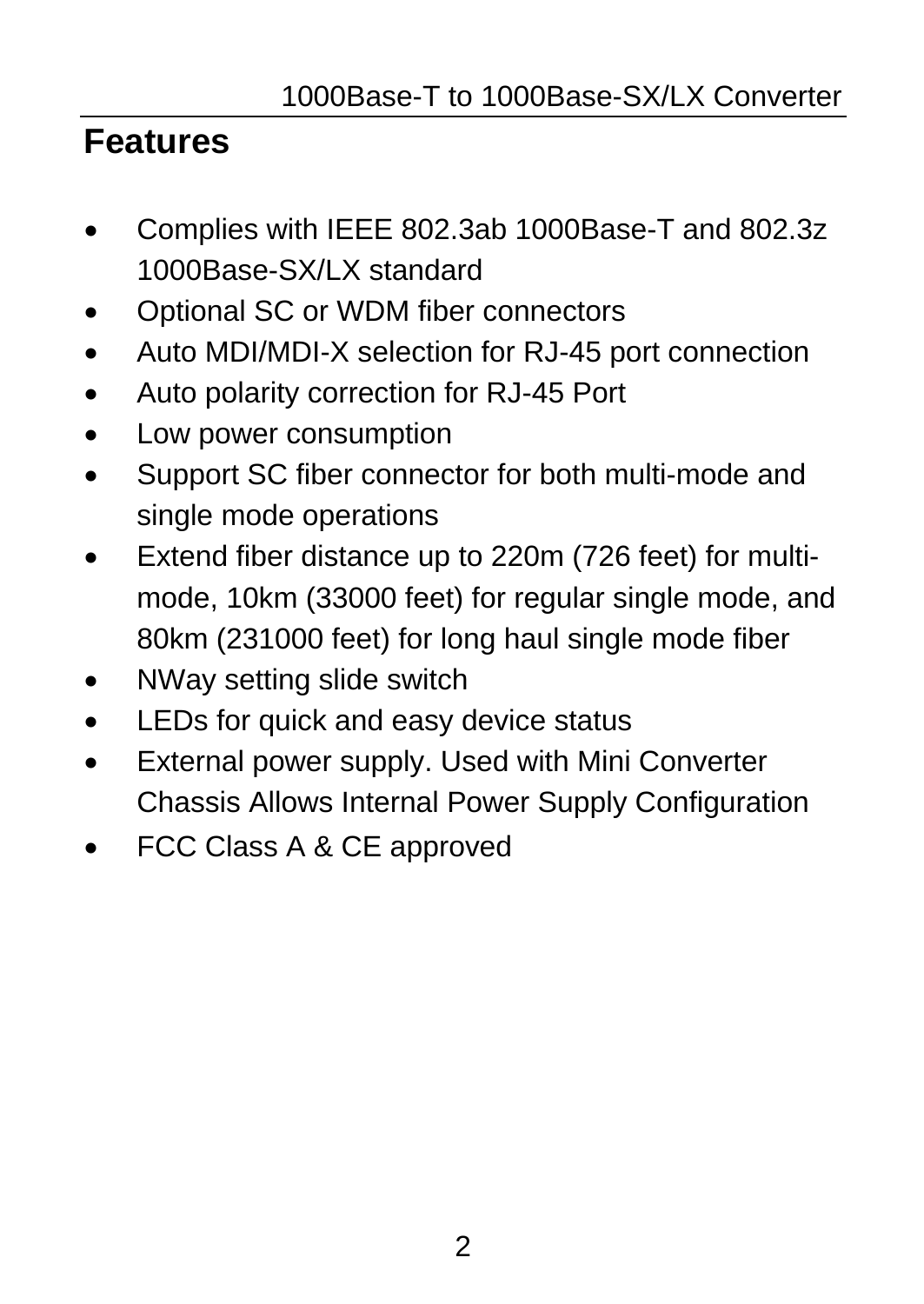## <span id="page-6-0"></span>1000Base-T to 1000Base-SX/LX Converter

# **Specifications**

| Standard:                               |                                                                  | IEEE 802.3ab & IEEE 802.3z        |  |  |
|-----------------------------------------|------------------------------------------------------------------|-----------------------------------|--|--|
| Connector:                              |                                                                  | 1 x fiber optic, 1 x RJ-45        |  |  |
| Max. Distance:                          |                                                                  | Cat. 5 Twisted Pair: 100m (330ft) |  |  |
|                                         | Fiber Optic:                                                     |                                   |  |  |
|                                         | Multi-mode                                                       | 220m (726ft)                      |  |  |
|                                         |                                                                  | Single Mode 10km (33000ft)        |  |  |
|                                         |                                                                  | LH Single Mode 80km (231000ft)    |  |  |
| Power:                                  |                                                                  | External power supply, 12V        |  |  |
|                                         | DC@0.5A                                                          |                                   |  |  |
|                                         |                                                                  | (Please see Appendix C for        |  |  |
|                                         |                                                                  | Internal Power Supply options)    |  |  |
| Temperature:                            | Operating:                                                       | 0 to 50 Celsius                   |  |  |
|                                         | Storage:                                                         | -20 to 70 Celsius                 |  |  |
| Humidity:                               | Operating:                                                       | 10% to 80%RH                      |  |  |
|                                         | Storage:                                                         | 5% to 90%RH                       |  |  |
| <b>Emissions:</b><br><b>Dimensions:</b> | FCC Part 15 of Class A & CE approval<br>110 x 68 x 23 mm (LxWxH) |                                   |  |  |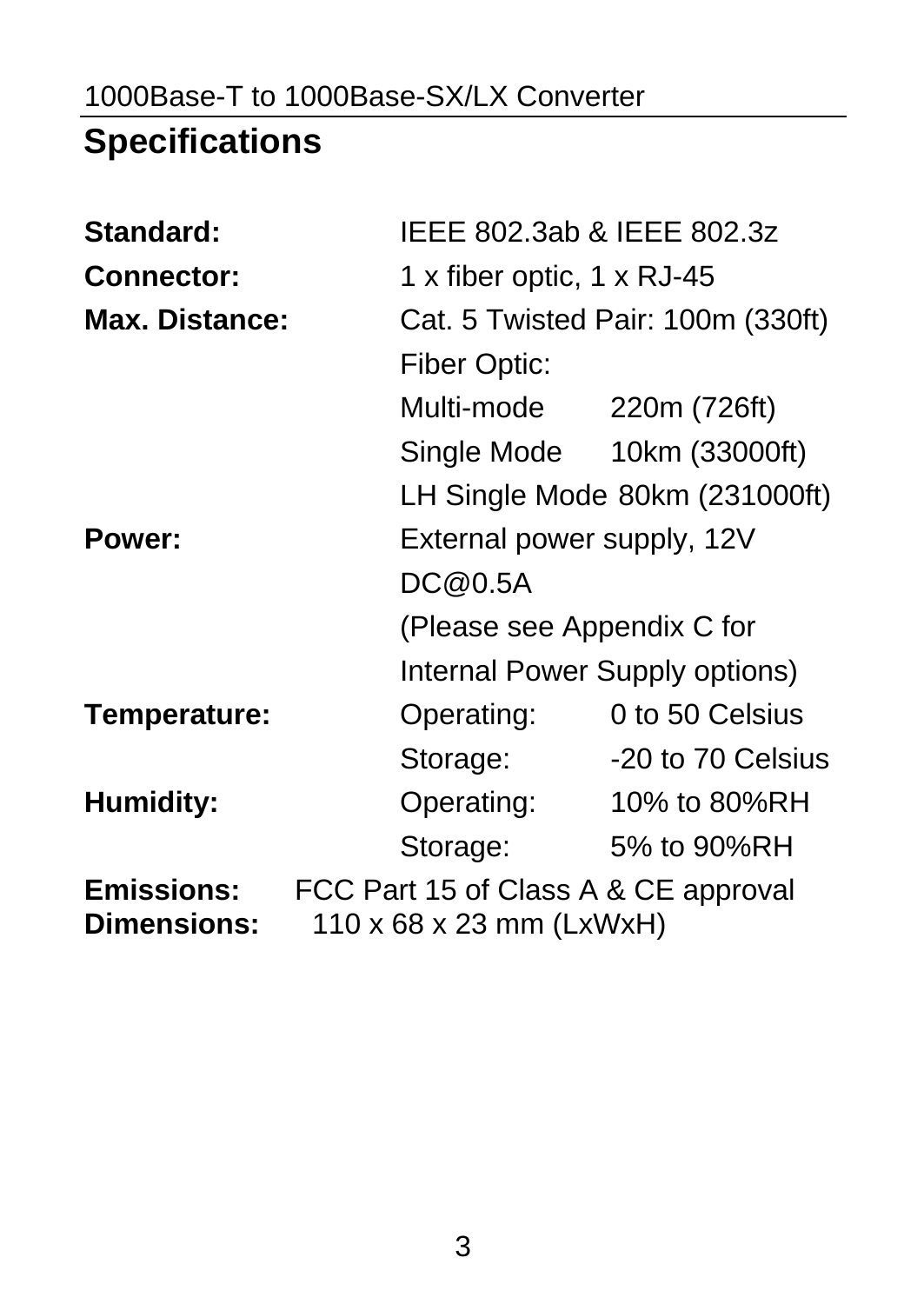## <span id="page-7-0"></span>**Package Contents**

The 1000Base-T to 1000Base-SX/LX Converter package should include:

- One converter
- One AC adapter (for external power supply)
- Four pieces self-adhesive pads
- One user's manual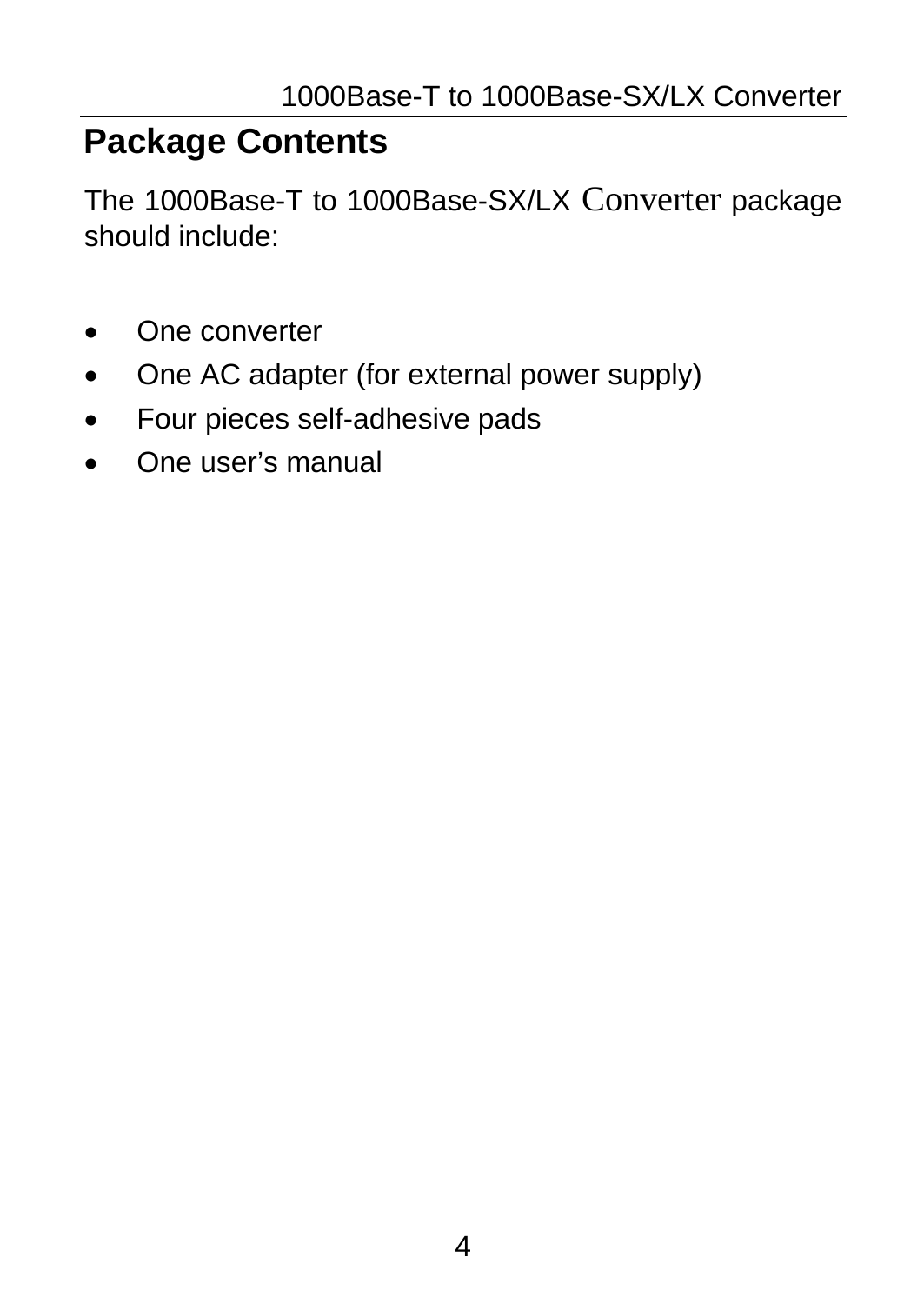# *2 Hardware Description*

## <span id="page-8-0"></span>**Product Overview**

The 1000Base-T to 1000Base-SX/LX switching media converter is primarily designed for larger workgroups, demanding higher speed and broader bandwidth, and requiring migration and expansion from the copper-based Gigabit to Fiber-based Gigabit network.

It features an automatic MDI/MDI-X on the RJ-45 port that allows for direct connection to a workstation, switch or hub. Now, the network manager does not need to worry about the cable configuration (crossover or straight through) when establishing connection between RJ-45 ports.

It features both a RJ-45 jack and a choice of fiber optic connectors which allows it to easily intergrate a 1000Base-T network to a 1000Base-SX/LX fiber network. This converter only supports full duplex mode for 1000Base-SX/LX fiber port. Set at full duplex, this converter can create potential distances of up to 220 meters for multi-mode fiber, 10 kilometers for regular single mode fiber, and up to 80 kilometers for long haul single mode fiber between networking nodes.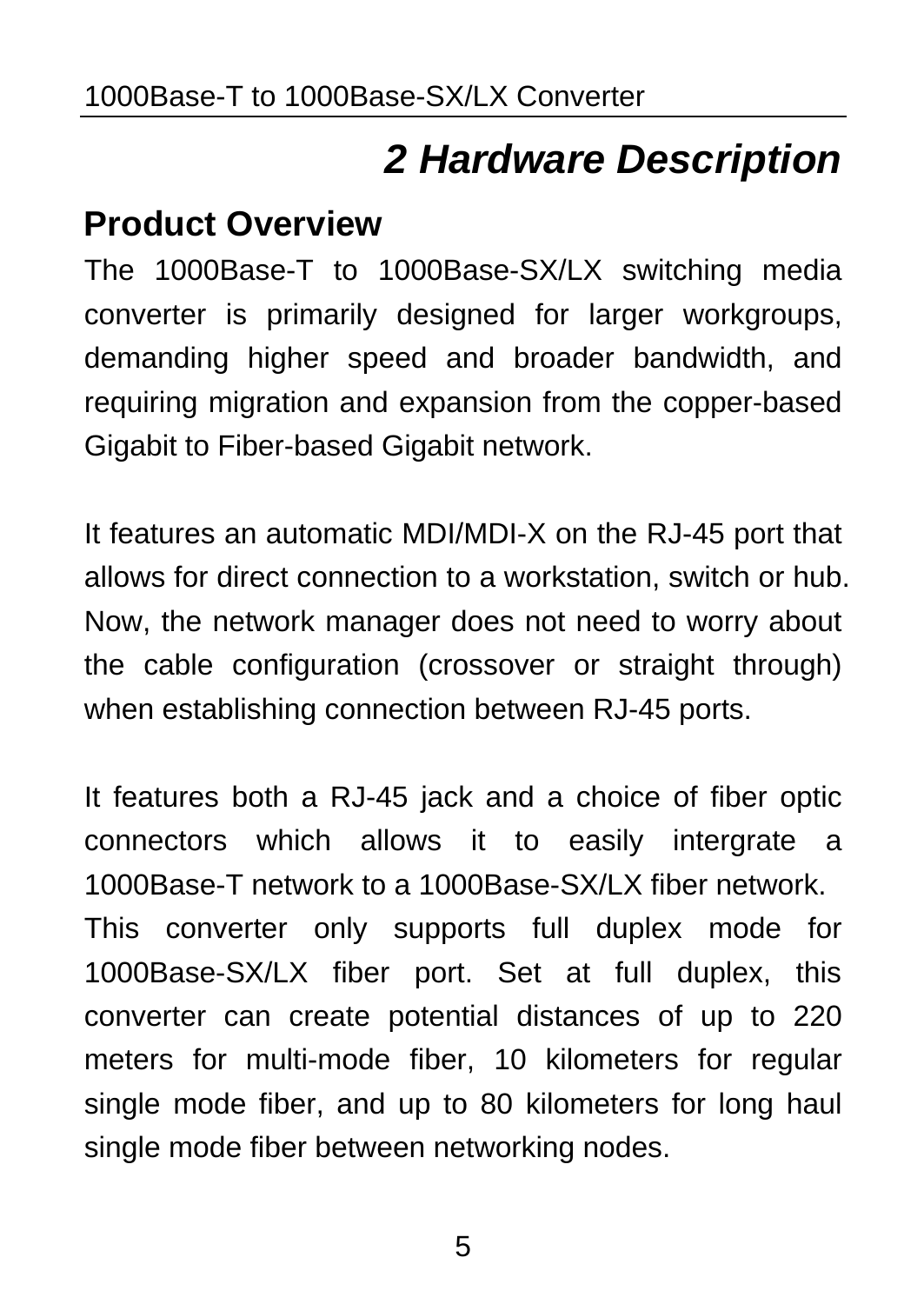Note: It is not recommended to use the Converter in half-duplex mode as back-to-back distance for multi-mode fiber will only be 412m.



**Front Panel View with SC and RJ-45 Connectors** 



**Front Panel View with ST and RJ-45 Connectors**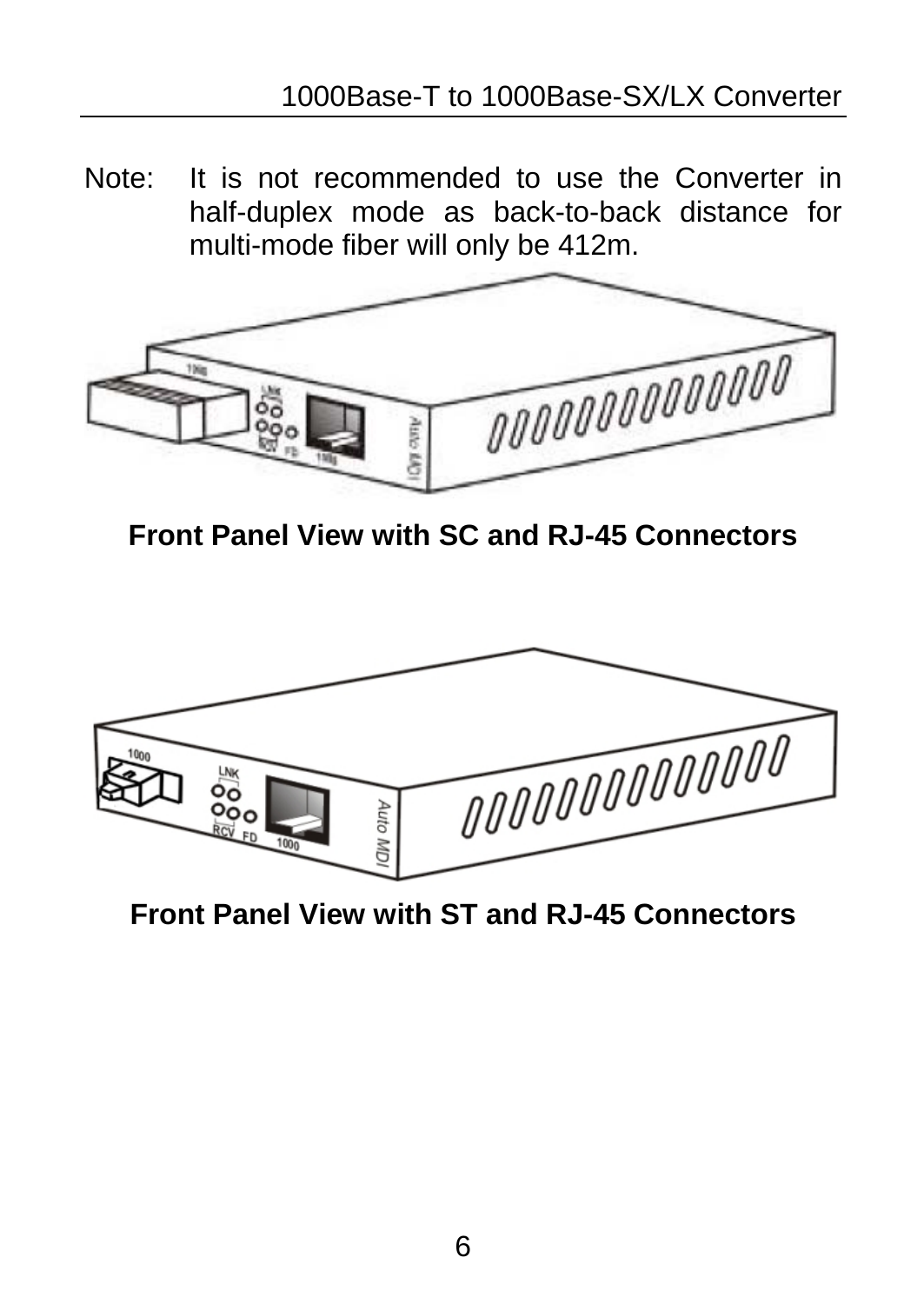## <span id="page-10-0"></span>**Front View**

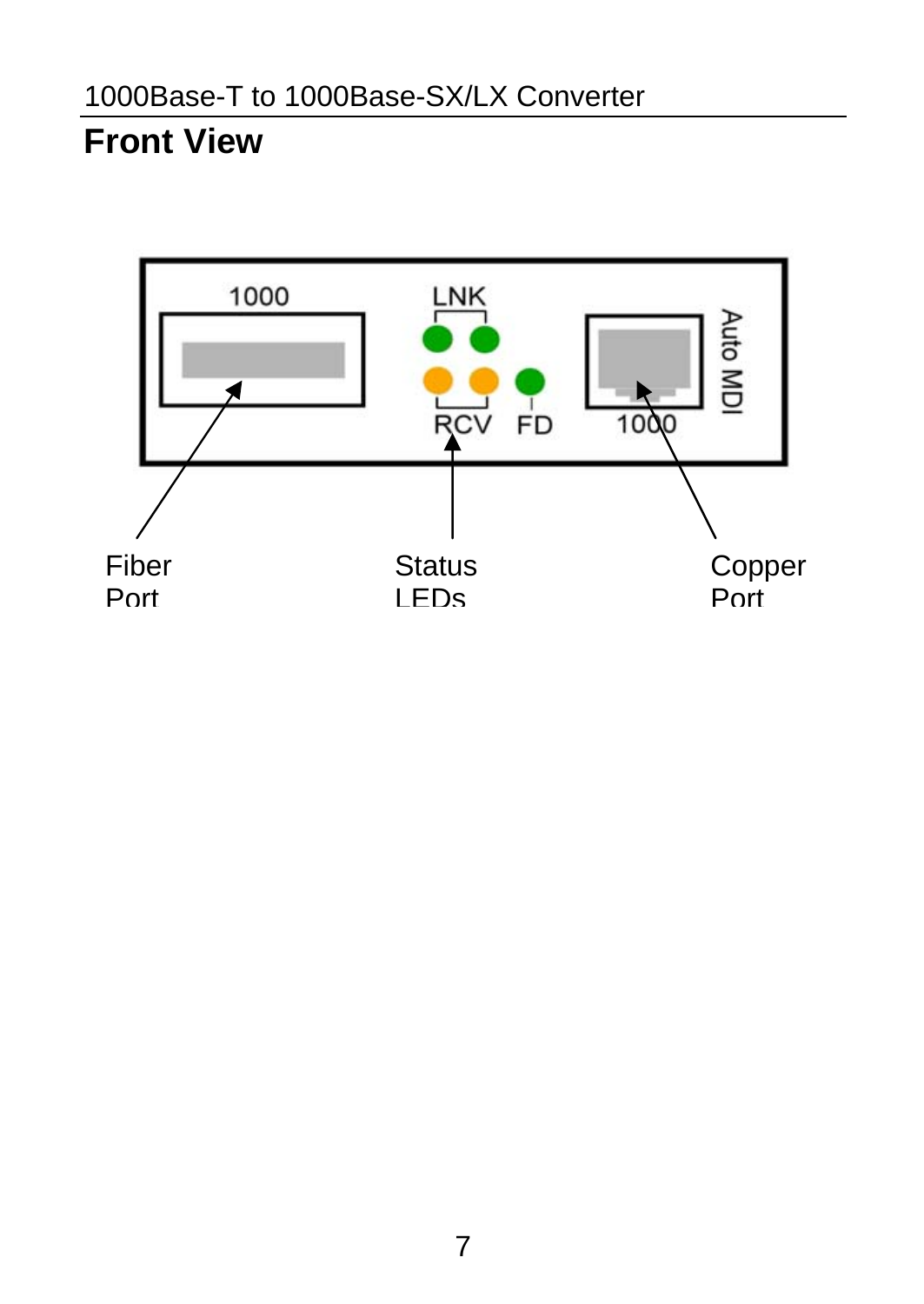# *3 Installation*

## <span id="page-11-0"></span>**Installing Your Converter**

In this chapter, we will take a look at how to install converters within its operating environment. First, it is important to unpack the Converter and ensure that all the components listed in Package Contents are present.

To install your converter, please see the following procedures:

- Location
- MDI/MDI-X Connection
- NWay Slide Switch Setting
- Installing Converter
- Desktop Installation
- Powering On Unit
- Connecting Fiber Cable
- Connecting Copper Cable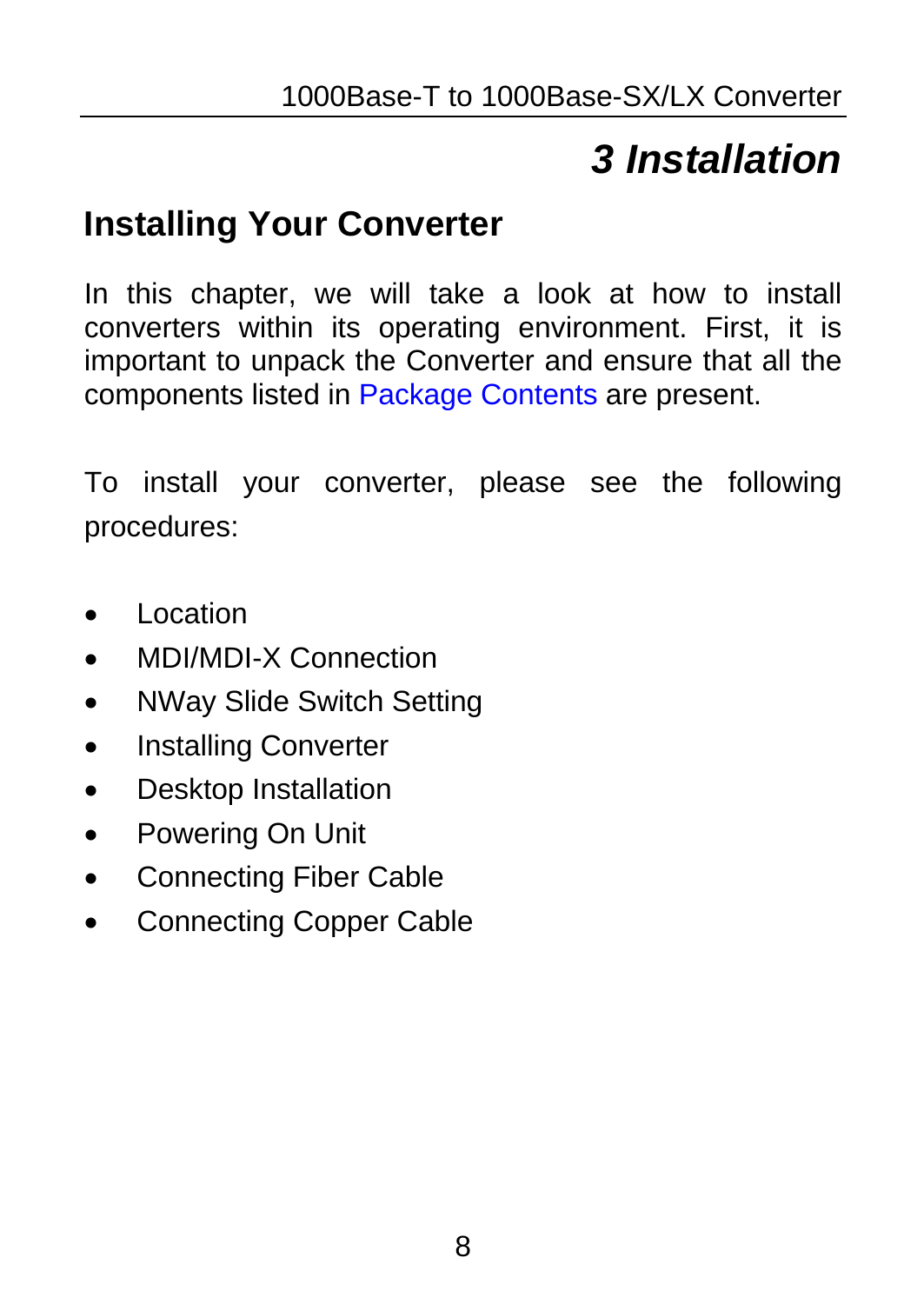## <span id="page-12-0"></span>**Location**

The location selected for installing the Converter may greatly affect its performance. When selecting a site, we recommend considering the following rules:

- 1. Install the Converter in a fairly cool and dry place. See *Technical Specifications* for the acceptable temperature and humidity operating environments.
- 2. Install the Converter in a location free from strong electromagnetic field generators (such as motors), vibration, dust, and direct exposure to sunlight.
- 3. Leave at least 10cm of space at the front and rear of the unit for ventilation.
- 4. Affix the provided rubber pads to the bottom of the Converter for grip, and to protect the case from scratching.

# **Auto MDI/MDI-X Connection**

The auto MDI/MDI-X on the RJ-45 port alleviates the worry of cabling configuration when connecting the converter with a 1000Base-T device. Whether connecting to a switch, LAN card, or other network device via the RJ-45 port, simply plug and go!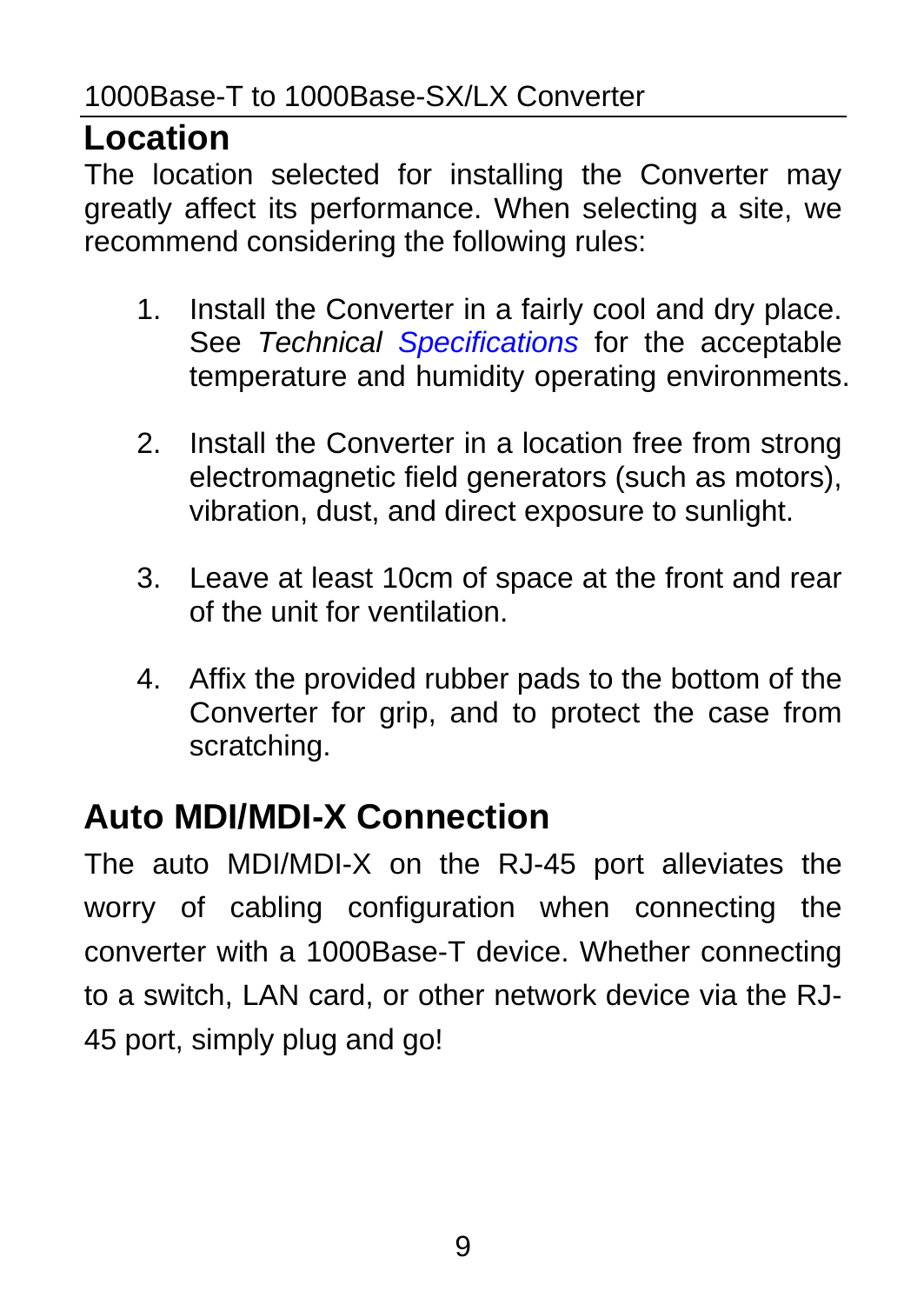# <span id="page-13-0"></span>**NWay Slide Switch Setting**

Use the NWay slide switch to activate NWay operations for the fiber segment.

Factory NWay slide switch default set to ON position. Check that the networking device to be connected to the Converter has NWay support.

- If **YES**: Check that the NWay slide switch is set to the ON position. The converter will automatically set half or full-duplex mode on the fiber segment with a transmission speed of 1000Mbps.
- If **NO**: Set the NWay slide switch to the OFF position. When NWay is turned off, the default transmission modes for the fiber segment are **full duplex at 1000Mbps**.

#### **Notes:**

- **A** Setting the NWay mode is feasible while the media converter is "on-line"
- **B** If you experience the following problems, please check if the NWay switch is properly set.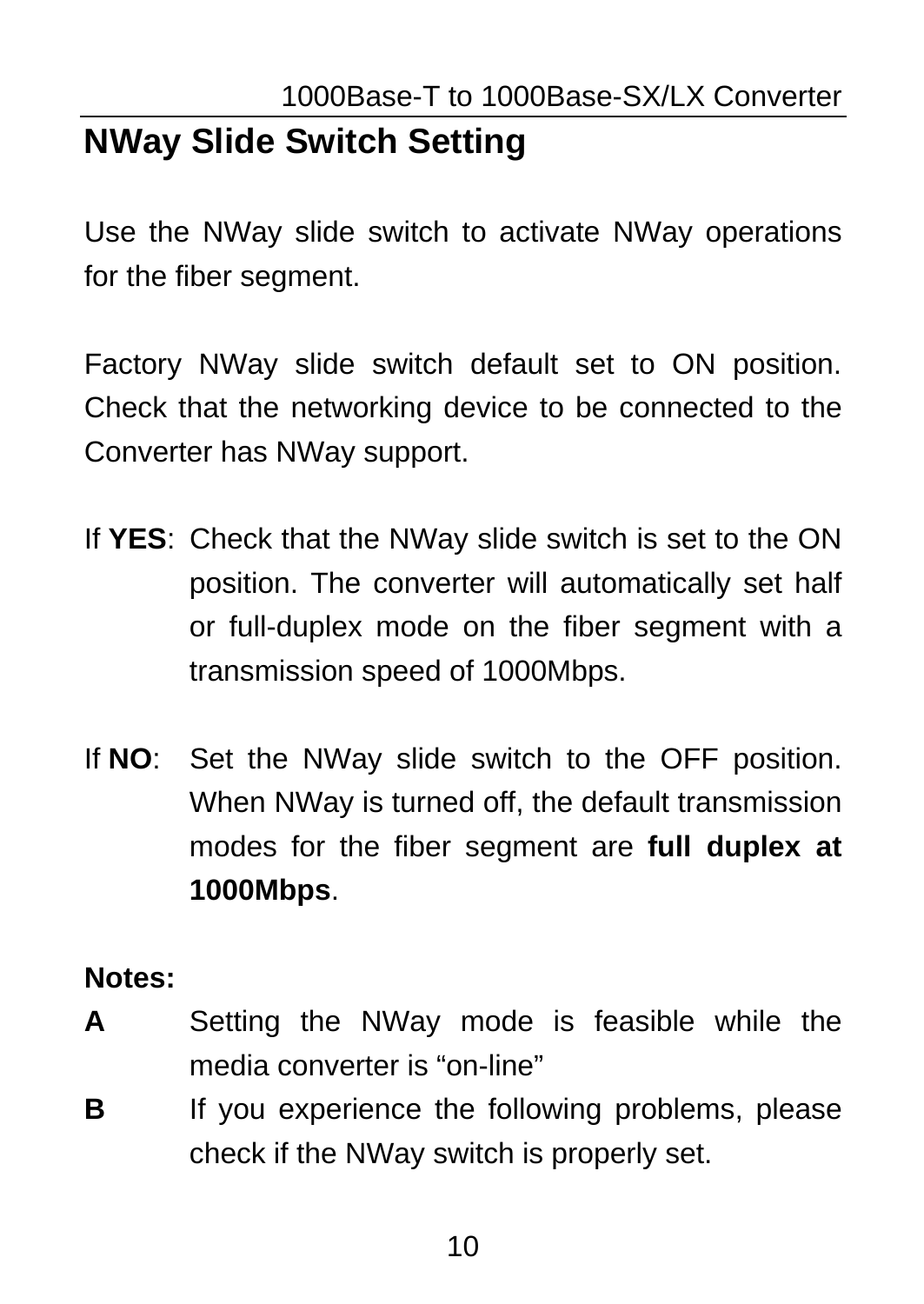#### 1000Base-T to 1000Base-SX/LX Converter

- 1. The LNK (link) LED is not lit and the connection cannot be established
- 2. The LNK LED is lit and the connection is ok, but cannot transmit or receive data
- 3. The Converter functions properly for a while, then, it does not work. And then it works after powering off and then on again.

#### **1000BASE-T Port**

The 1000BASE-T port supports network speed of 1000Mbps, and operate in full duplex transfer mode. This port also offers automatic MDI/MDIX crossover detection that gives true "plug and play" capability - just plug-in the network cable to the port and the port will adjust according to end node device. The RJ-45 connector is suitable for UTP cable Category 5.

#### **1000BASE-SX/LX Port**

The 1000BASE-SX/LX port adds a fiber Gigabit Ethernet link to your network device. Compliant with IEEE 802.3z, this port transmits data at 1000Mbps in full duplex mode across distances of up to 220m over multi-mode fiber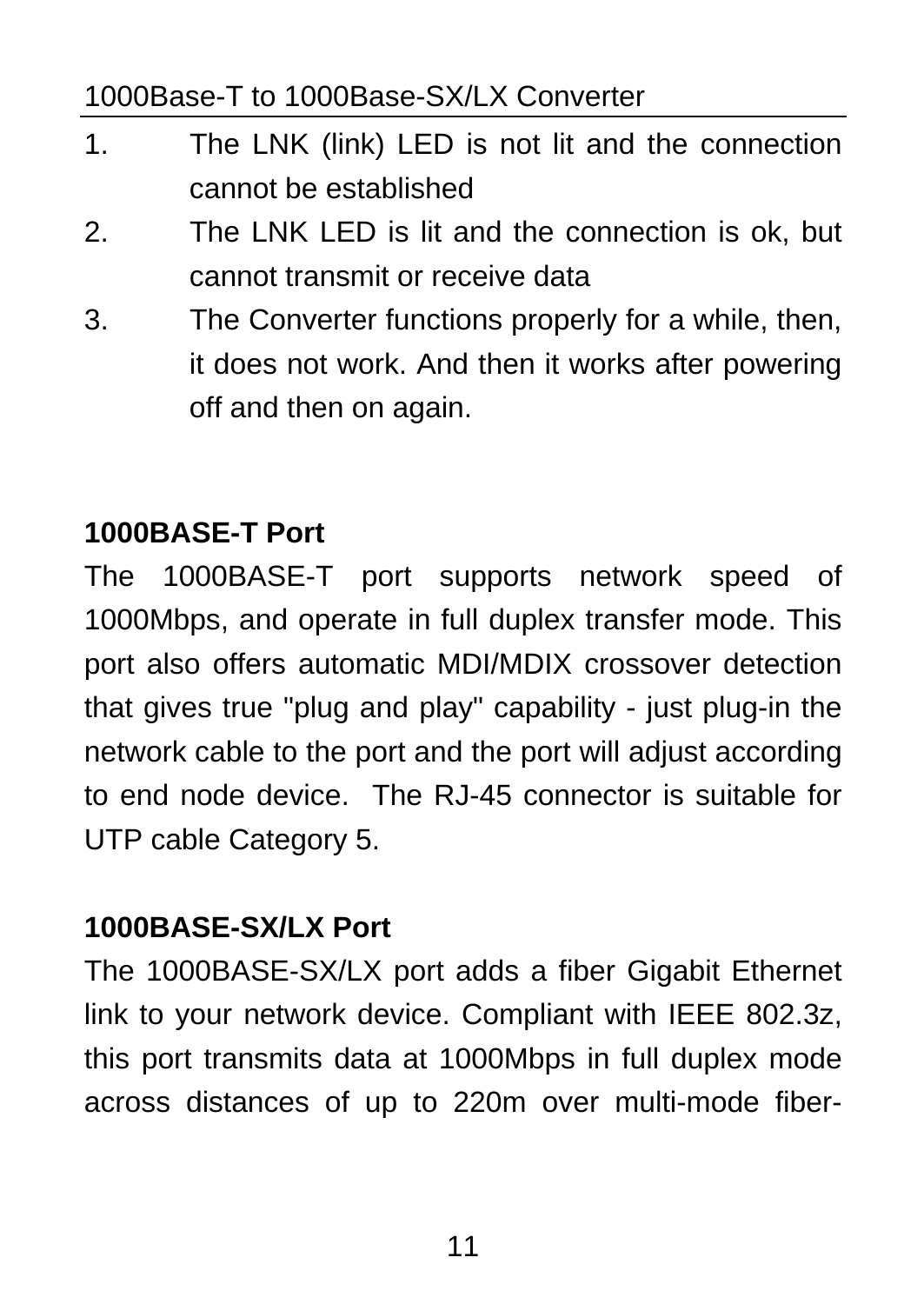<span id="page-15-0"></span>optic cable. The fiber port has NWay support with a choice of fiber connector types SC and WDM. **Desktop Installation** 

Follow the instructions listed below to install the Converter onto a desktop location.

- 1. Locate the Converter in a clean, flat and safe position that has easy access to AC power.
- 2. Affix the four (4) self-adhesive rubber pads to the underside of the Converter.
- 3. Apply AC power to the Converter. (The green PWR LED on the front panel should light).
- 4. Connect cables from the network partner devices to the ports on the front panel. (The green LNK LED on the front panel associated with the port should light).

This converter can also be mounted on a vertical surface. Simply use the underside of the unit as a template to measure and mark out the position of the holes on to the surface where the unit is to be installed. Then use the two screws provided to mount the converter firmly in place.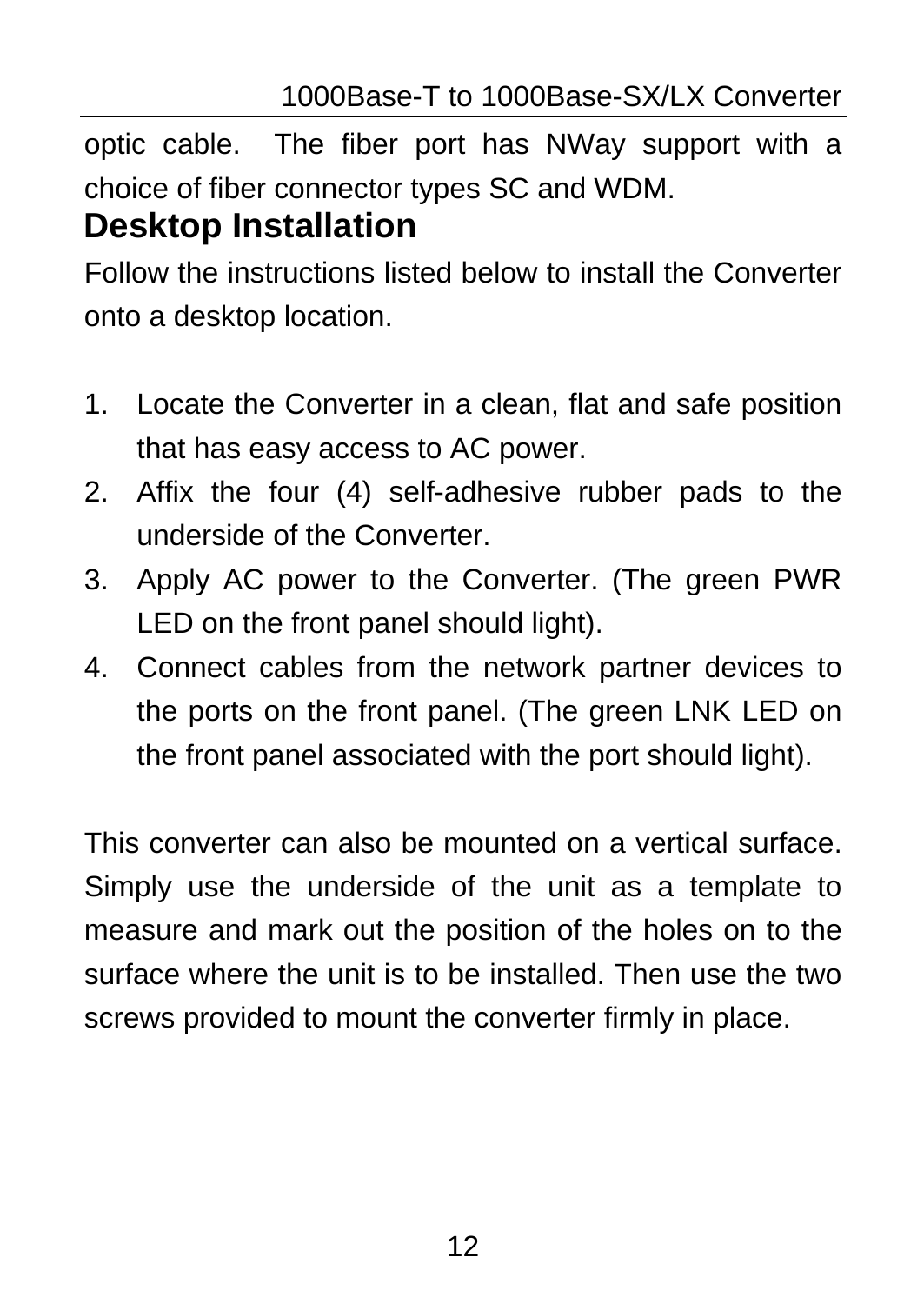### <span id="page-16-0"></span>1000Base-T to 1000Base-SX/LX Converter

**Warning Please exercise caution when using power tools. Also, install this unit away from damp or wet locations, or in close proximity to very hot surfaces. These types of environments can have a detrimental effect on the converter and cables. An ideal location is a lightly cooled place such as a typical equipment room.**

# **Powering On Unit**

The Converter uses external power supply 12V DC at 0.5A, frequency 50~60 Hz.

- 1. Insert the power cable plug directly into the receptacle located at the back of the device.
- 2. Plug the power adapter into an available socket.
- 3. Check the front-panel LEDs as the device is powered on to verify that the Power LED is lit. If not, check that the power cable is correctly and securely plugged in.
- Note: For International use, you may need to change the AC power adapter cord. You must use a power cord set that has been approved for the receptacle type and electrical current in your country.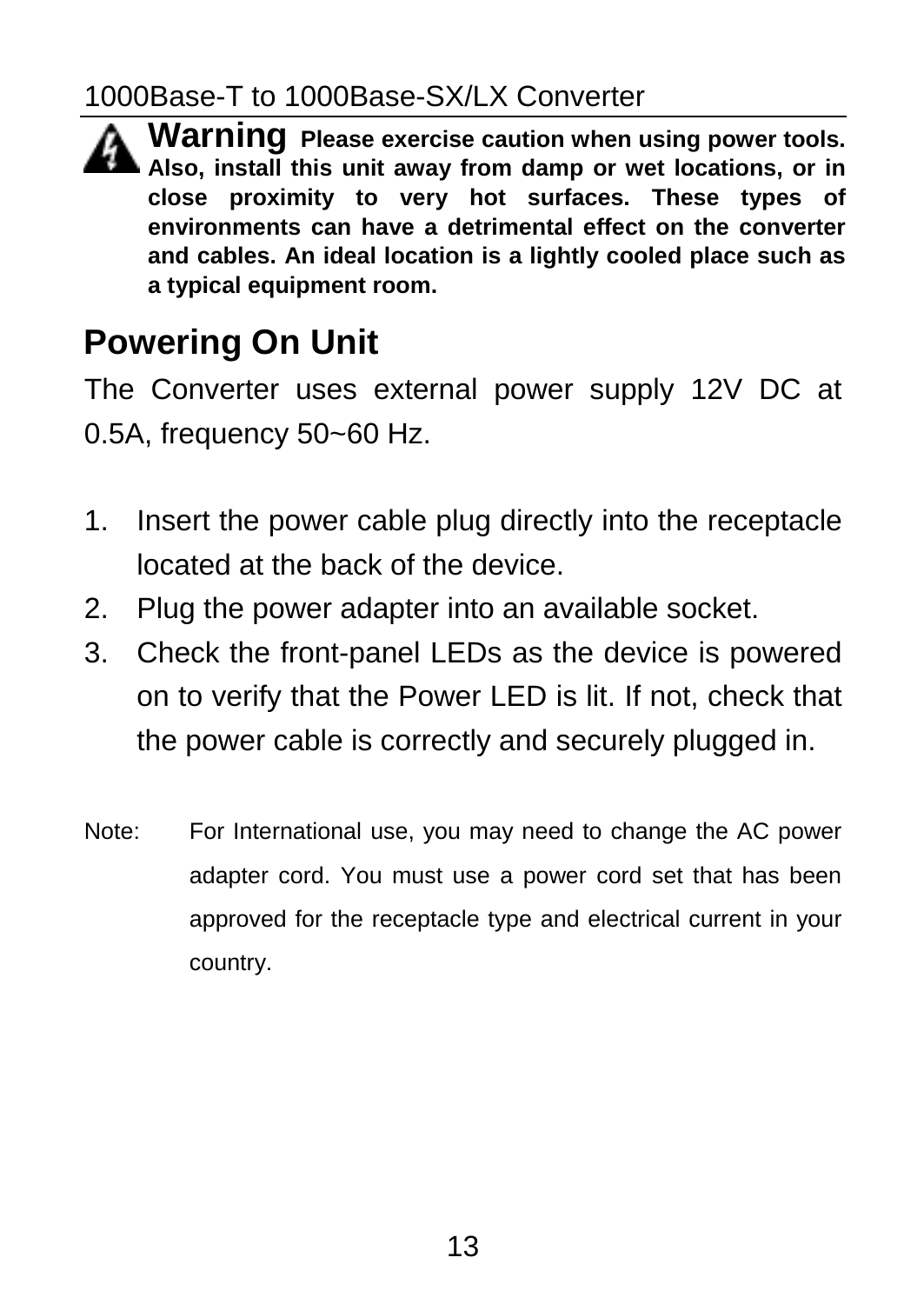### <span id="page-17-0"></span>**Connecting Fiber Cable**

When connecting fiber cable to a 1000BASE-FX port on the Converter, be sure the correct type – SC or WDM connector is used. Follow the steps below to properly connect fiber cabling:

- 1. Remove and keep the fiber port's rubber cover. When not connected to a fiber cable, the rubber cover should be replaced to protect the fiber optics.
- 2. Check that the fiber terminators are clean. You can clean the cable plugs by wiping them gently with a clean tissue or cotton ball moistened with a little ethanol. Dirty fiber terminators on fiber optic cables will impair the quality of the light transmitted through the cable and lead to degraded performance on the port.
- 3. Connect one end of the cable to the SC/WDM port on the Converter and the other end to the SC/WDM port on the other device.
- 4. Check the corresponding port LED on the Converter to ensure that the connection is valid. (Refer to the LED chart in next section)
- **Note: When inserting the cable, be sure the tab on the plug clicks into position to ensure that it is properly seated.**

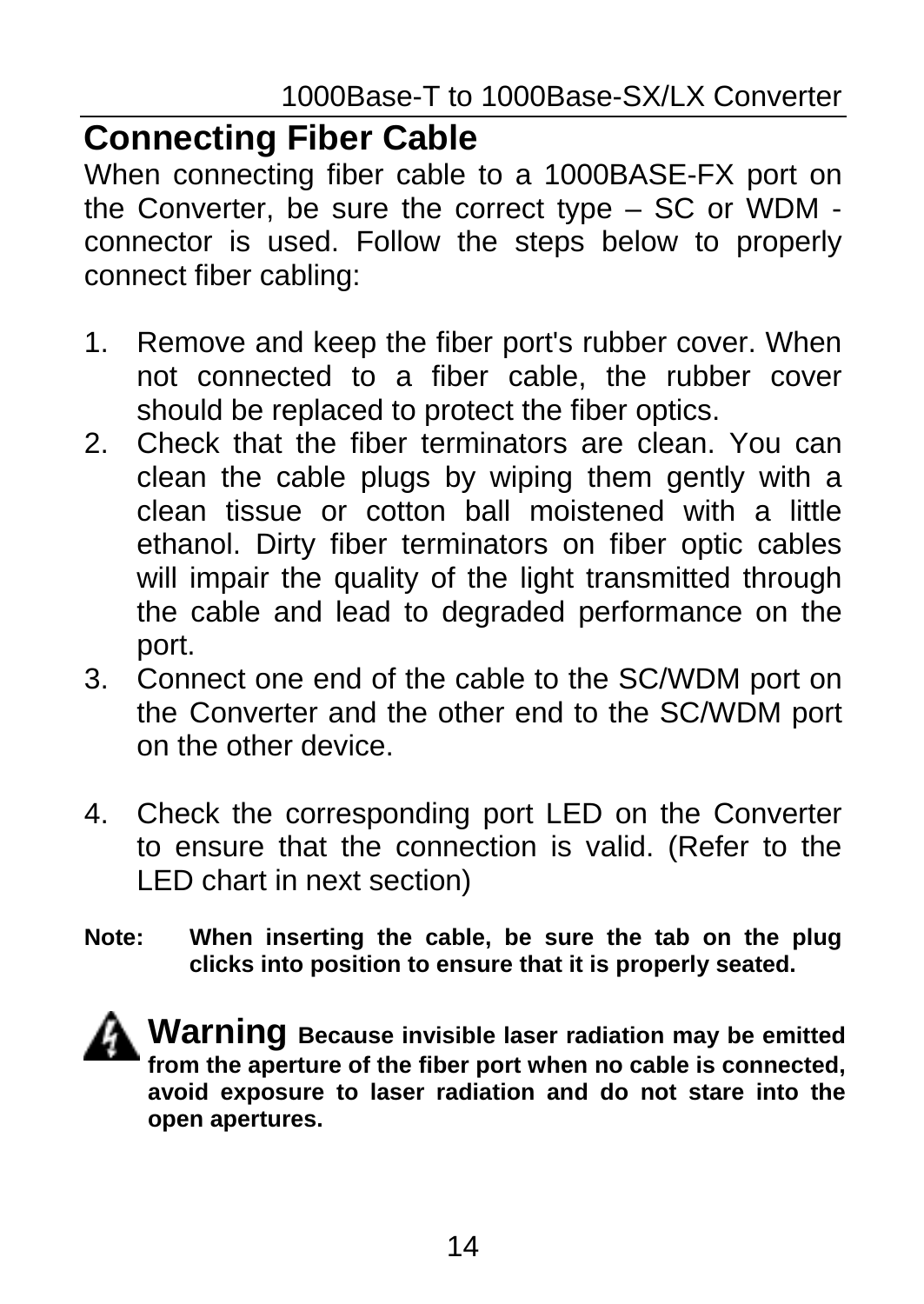# <span id="page-18-0"></span>**Connecting Copper Cable**

The 1000BASE-T RJ-45 Ethernet port fully supports autosensing and auto-negotiation.

- 1. Insert one end of Category 5 twisted pair cable into an available RJ-45 port on the Converter and the other end into the port of the network node.
- 2. Check the corresponding port LED on the Converter to make sure that the connection is valid. (Refer to LED chart in next section)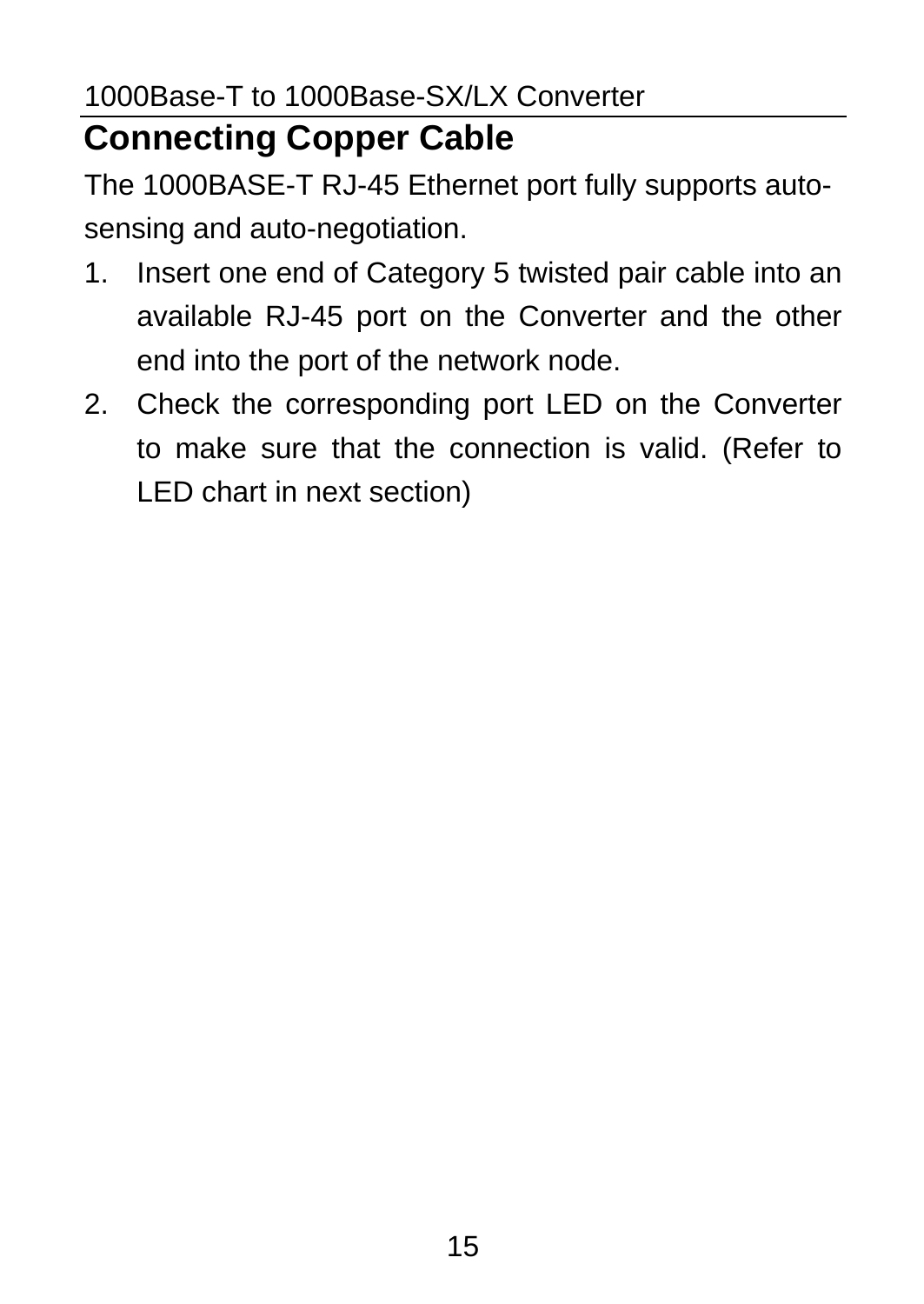# *4 LED Indicators*

# <span id="page-19-0"></span>**LED Table**

This converter has LED indicators located at the front of the device. The LEDs have been designed to give easy ata-glance network status, and provides 'real-time' connectivity information. Please see below for an interpretation of their functions:

| <b>LED Indicators</b> |            |                            |  |
|-----------------------|------------|----------------------------|--|
| LED                   | Condition  | <b>Status</b>              |  |
|                       | On (Green) | Converter is receiving     |  |
| <b>PWR</b>            |            | power                      |  |
|                       | Off        | Power off or failure       |  |
|                       |            | I ink established with     |  |
|                       | On (Green) | compliant device           |  |
| LNK                   | Flashing   | Data traffic passing       |  |
|                       | (Green)    | through port               |  |
|                       | Off        | No link established        |  |
| FD                    |            | Port is operating at full- |  |
|                       | On (Green) | duplex                     |  |
|                       | Off        | Port is operating at full- |  |
|                       |            | duplex                     |  |
| <b>RCV</b>            | On (Amber) | Receiving data packets     |  |
|                       |            |                            |  |
|                       | Flashing   | Receiving data packets at  |  |
|                       |            | a slower rate              |  |
|                       | Off        | No data packets received   |  |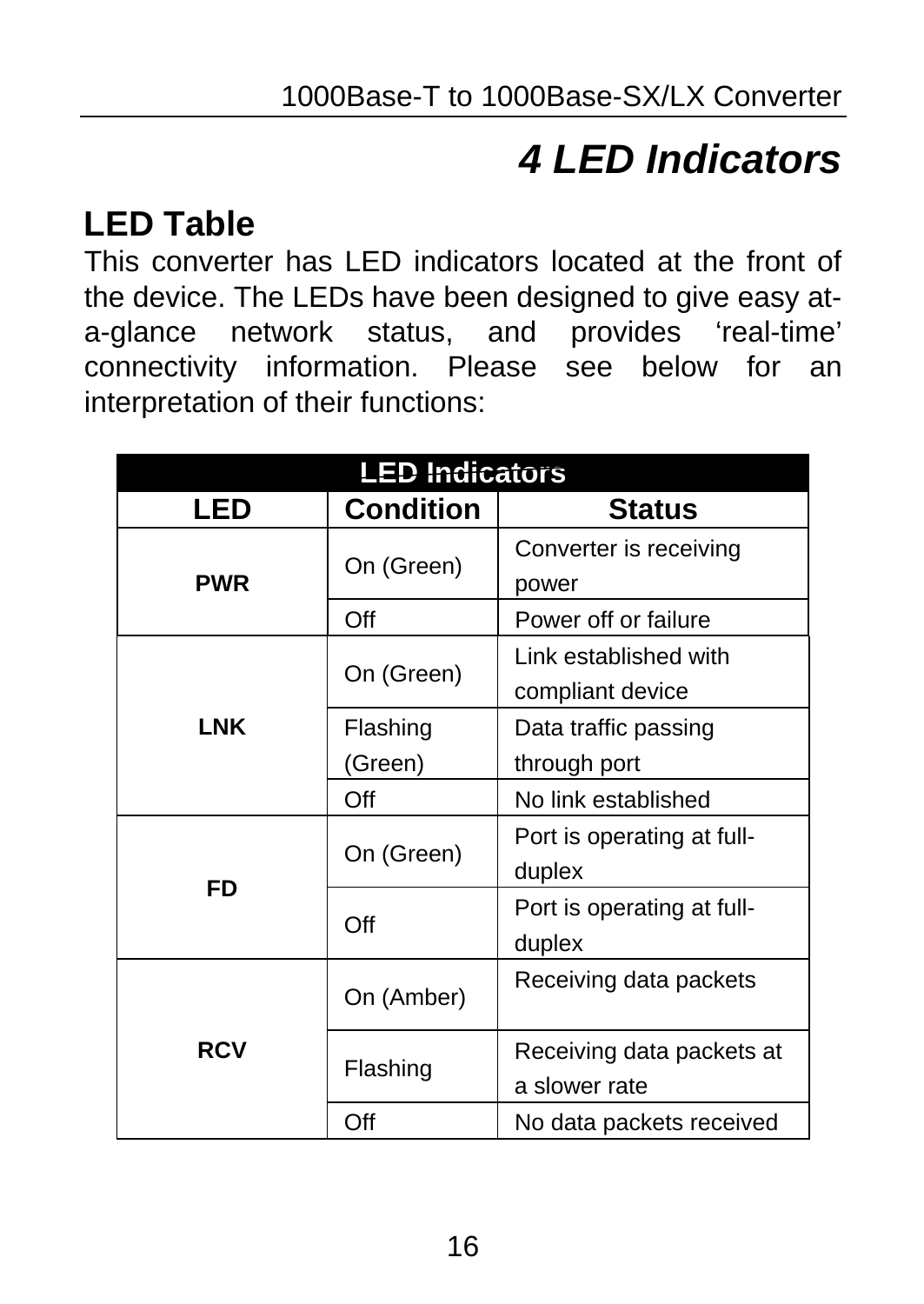#### <span id="page-20-0"></span>1000Base-T to 1000Base-SX/LX Converter

# *Appendix A*

## **Cables**

The following are some recommendations as to what you should and should not do when installing cables. Remember - cables are the deciding factor in network performance.



**Try to maintain a bend rad ius of (min.) 4x the diameter of the cable fo r UTP and 100x for fiber.**



**Try not to allow the cable to twist too much - this creates a strain on the internal cables.**



**Place cable ties at regular intervals - do not over tighten cable ties - try to avoid using with fiber.**



Do not stretch **the cable especially on corners, in vertical cable trays and when spanning long d istances.**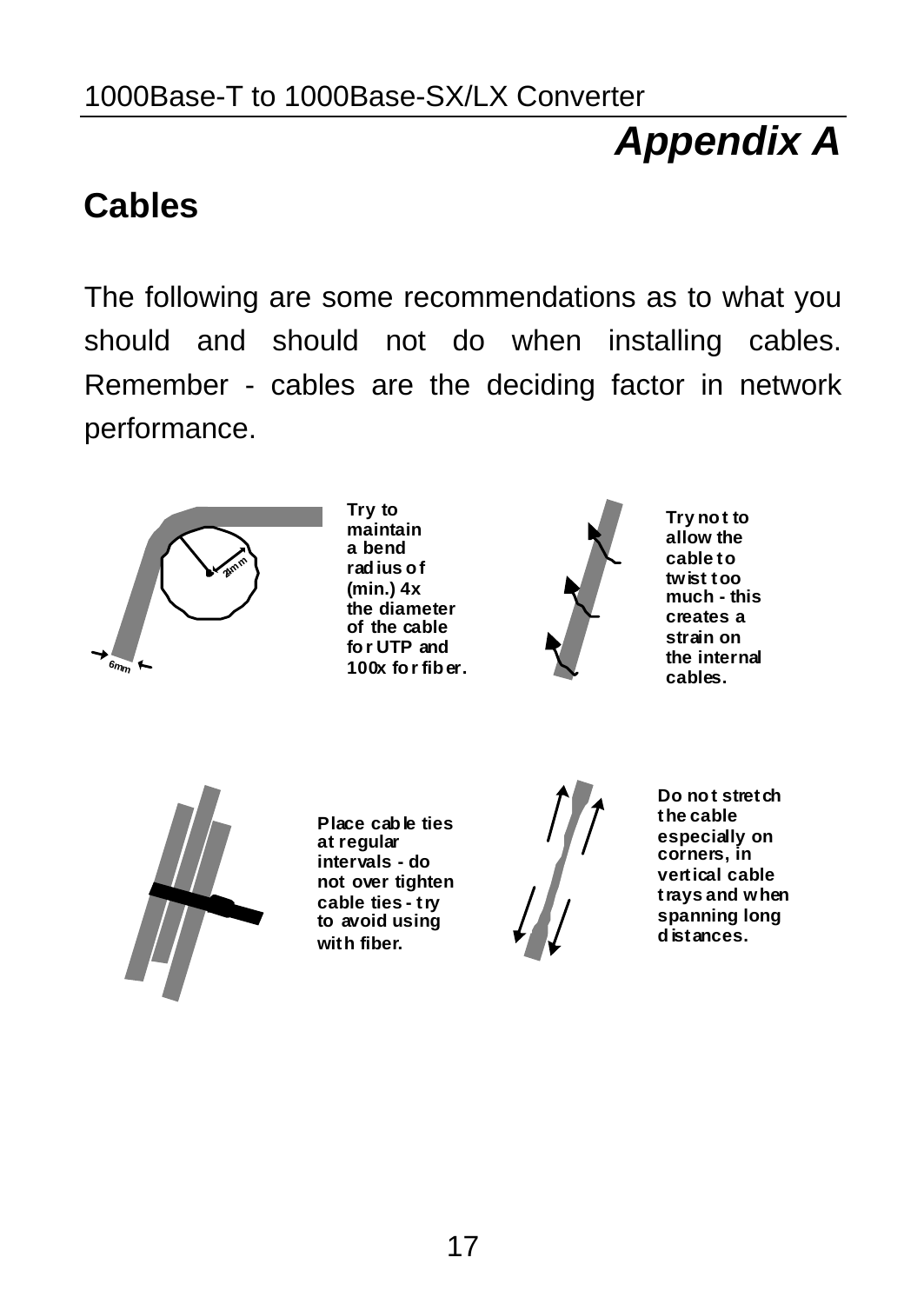# *Appendix B*

## <span id="page-21-0"></span>**About RJ-45 Cables**

When connecting your network devices, use standard Category 5 eight-way cables for 1000Base-T configurations. The pin assignments are as follows:

| Pin | 1 | TD+   | Pair | 2 | <b>White/Orange</b> |
|-----|---|-------|------|---|---------------------|
| Pin | 2 | TD-   | Pair | 2 | Orange/White        |
| Pin | 3 | $RX+$ | Pair | 3 | <b>White/Green</b>  |
| Pin | 4 | N/A   | Pair | 1 | <b>Blue/White</b>   |
| Pin | 5 | N/A   | Pair | 1 | <b>White/Blue</b>   |
| Pin | 6 | RX-   | Pair | 3 | <b>Green/White</b>  |
| Pin |   | N/A   | Pair | 4 | <b>Brown/White</b>  |
| Pin | 8 | N/A   | Pair | 4 | <b>Brown/White</b>  |

| <b>Application</b>                                    | <b>Cable Type</b>         | <b>Application</b>                                   |
|-------------------------------------------------------|---------------------------|------------------------------------------------------|
| Converter<br>to<br>Converter<br>or<br>Network Adapter | Straight-through<br>Cable | Converter<br>Hub<br>End<br>2<br>з<br>► 3<br>6<br>- 6 |
| Converter<br>to<br>Switch                             | Cross-Over<br>Cable       | Converter<br>Converter<br>End $#1$<br>End $#2$       |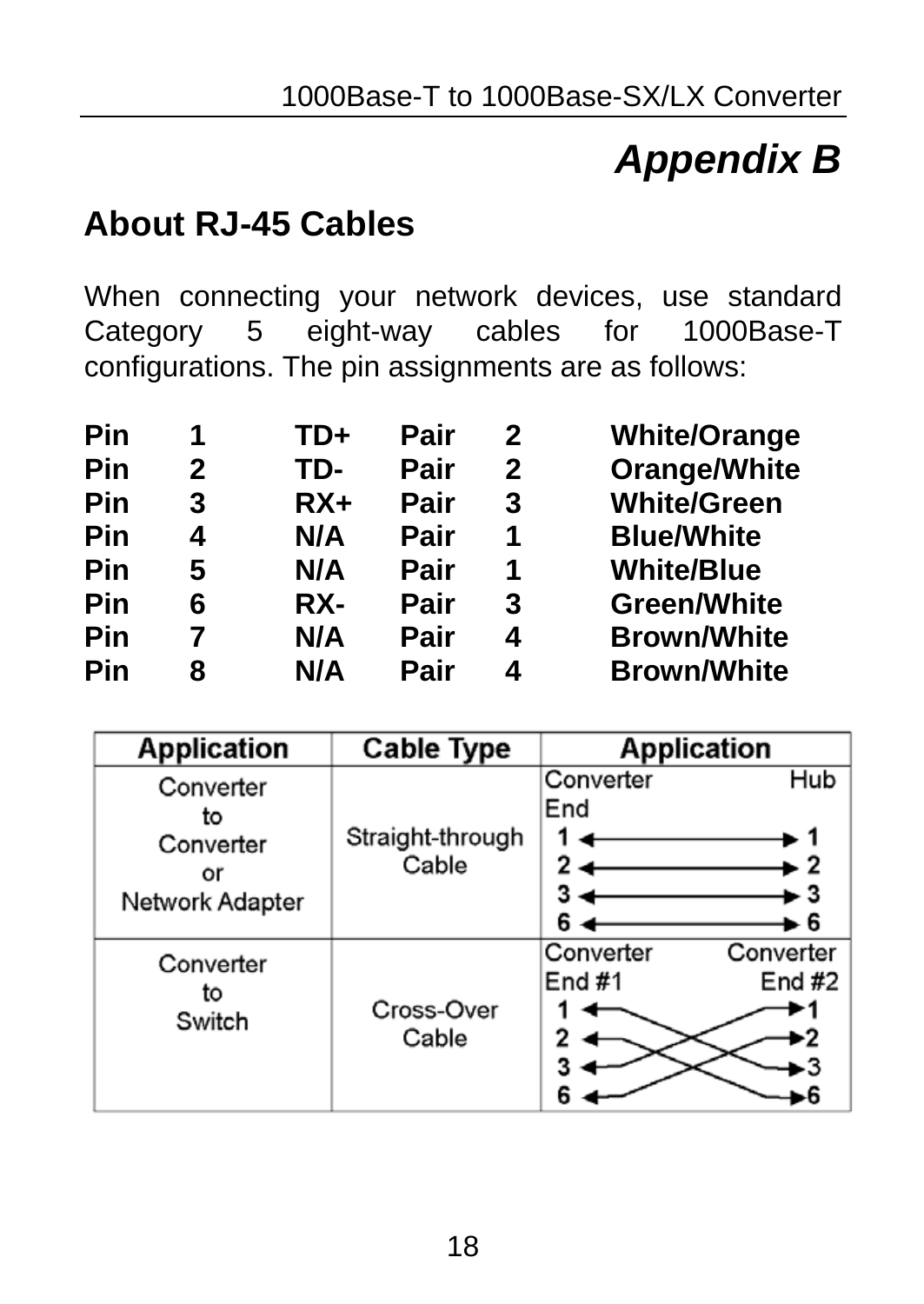# *Appendix C*

# <span id="page-22-0"></span>**Mini Converter Chassis**

The Mini Converter Chassis was developed to accommodate just one media converter. The chassis provides protection for converter units and an option of AC or DC power supplies. Now, network designers can plan their Ethernet, Fast Ethernet, ATM, or Gigabit networks without having to worry about the power source. Furthermore, its unique sizes allow it to be installed in locations where space is limited.

### **Features**

- Simple and easy to install
- Adds fiber connectivity to otherwise copper based networks
- Supports 10/100/1000Base, copper, fiber, single/multi-mode converters with, RJ-45, ST, SC, MT-RJ, VF-45, LC, WDM connectors
- Accommodating one media converter
- Suitable for all size of networks in all locations
- Provides internal AC or DC switching power supply
- Made from high quality durable steel
- Optional external redundant power adapter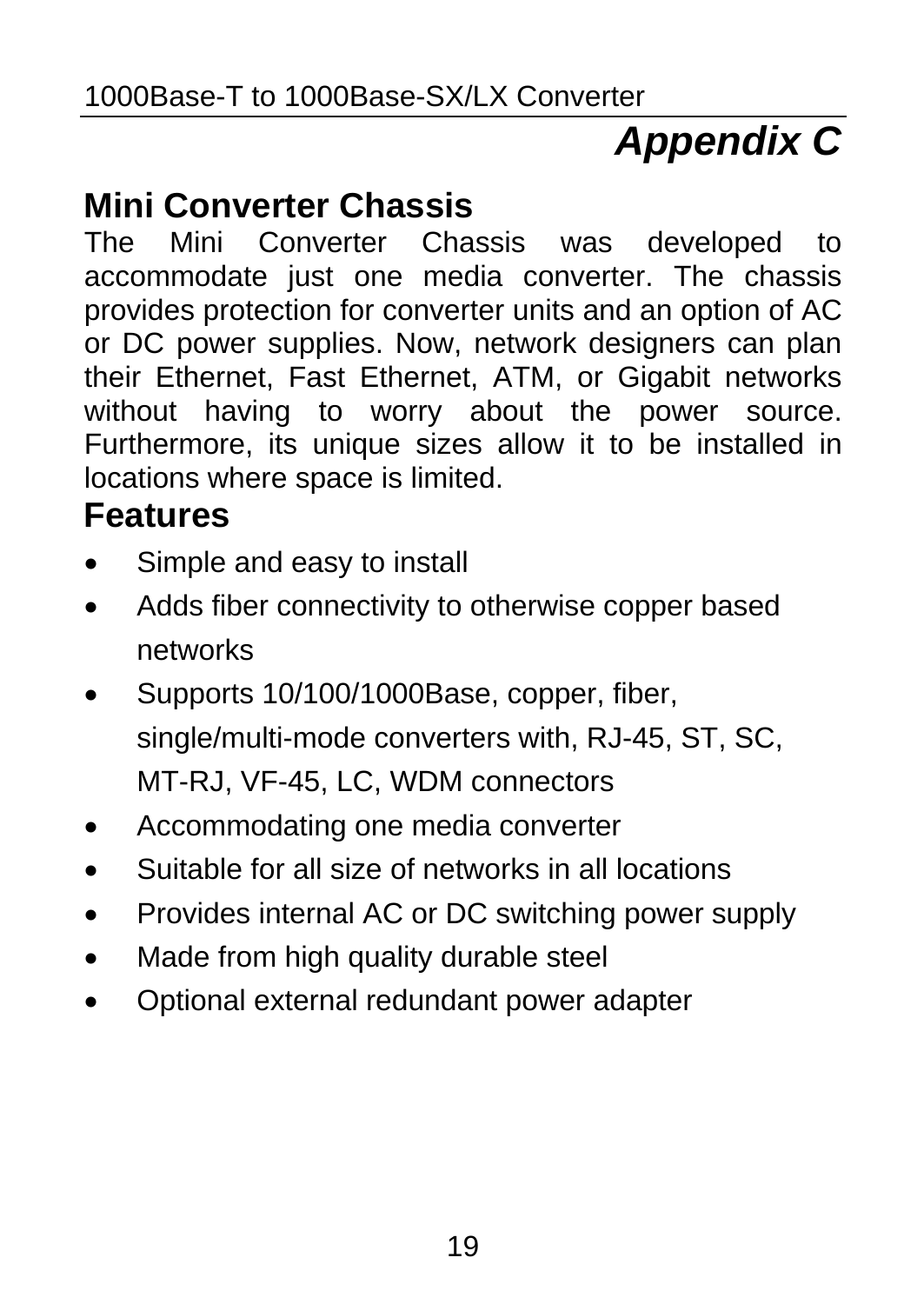# <span id="page-23-0"></span>**Affixing Brackets**

We have supplied 2 special panels that easily attaches to the Converter. This allows for the secure placement of the converter into the Chassis. It also seals off the front panel and allows the Chassis to function correctly.

**Step 1 Using a Phillips screwdriver, remove two screws from the side panels on the converter.**



**Step 2 place the converter and brackets on a flat horizontal surface as illustrated above. Secure the brackets by replacing the screws.**



**Ensure that the rails are flush-mounted with the underside of the converter. The converter is now ready for loading into the Chassis.**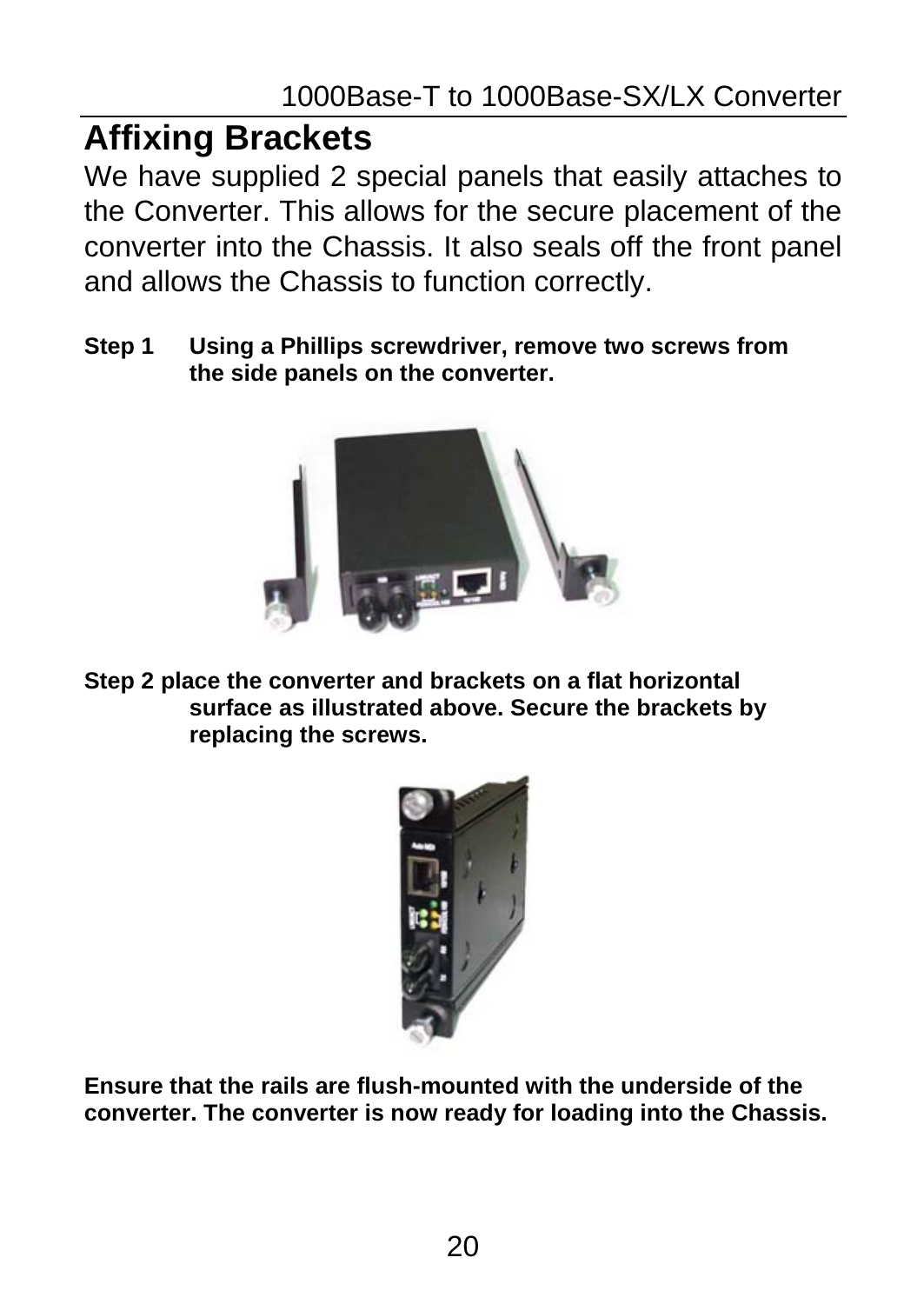## <span id="page-24-0"></span>**Installing the Converter**

Once the Converter has been attached to the bracket, it can be installed into the Chassis. Special care must be taken to ensure the correct mating of the power connector. Align the converter so that it fits between the upper and lower guide rails.



**Warning** Always ensure that the converter power socket is positioned at the base of the Chassis. Never force the Converter into the Chassis - check power socket position and alignment.

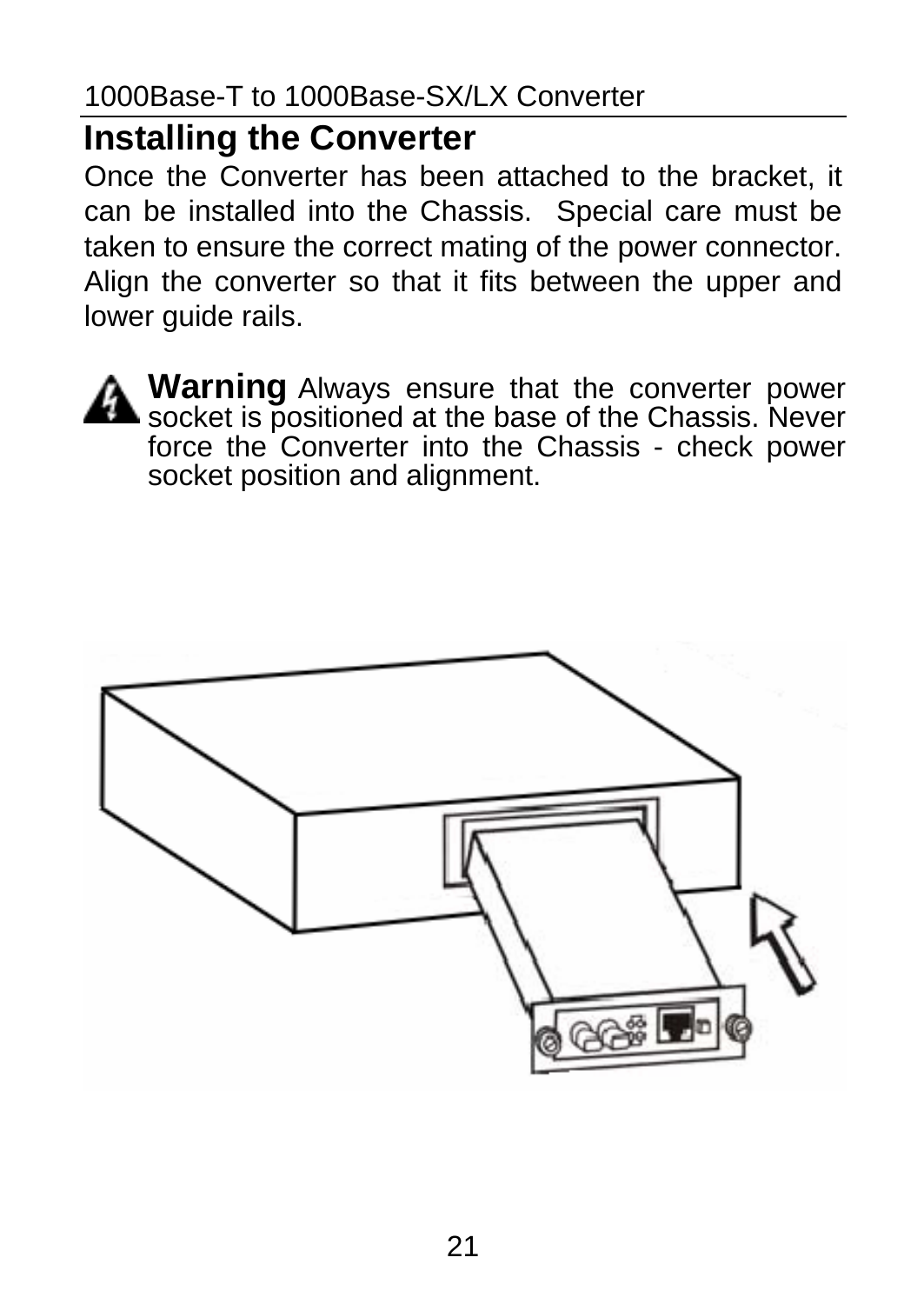### <span id="page-25-0"></span>1000Base-T to 1000Base-SX/LX Converter **Rear view of Chassis and specifications**



**Rear View of Chassis with AC Power Supply** Power: 90 - 240V AC (Optional 12V Adapter) Dimensions: 109 x 174 x 44.3 mm (L x W x H)



**Rear View of Chassis with DC Power Supply** Power: -48V DC (Optional 12V Adapter) Dimensions: 109 x 174 x 44.3 mm (L x W x H)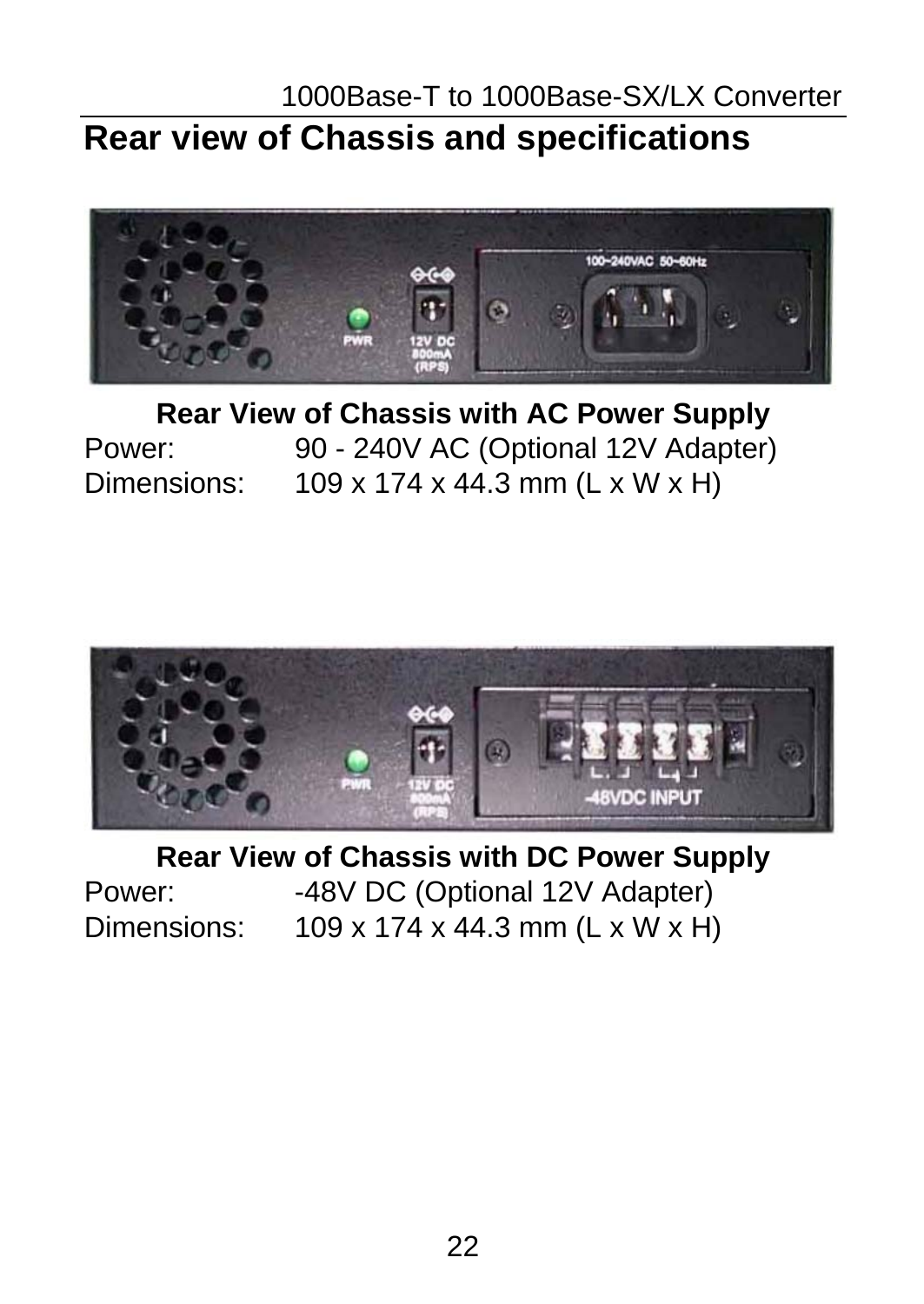# *Appendix D*

# <span id="page-26-0"></span>**Application Diagram**

To effectively expanding a Gigabit Ethernet network, position two converters back-to-back as illustrated.

## **Application Diagram I**

In the figure below, the Converter is functioning as a highspeed bridge between switches creating increased capacity for each user (node) on the local area network. It is providing a 1000Mbps full duplex link to a variety of Gigabit Ethernet network devices within a LAN.